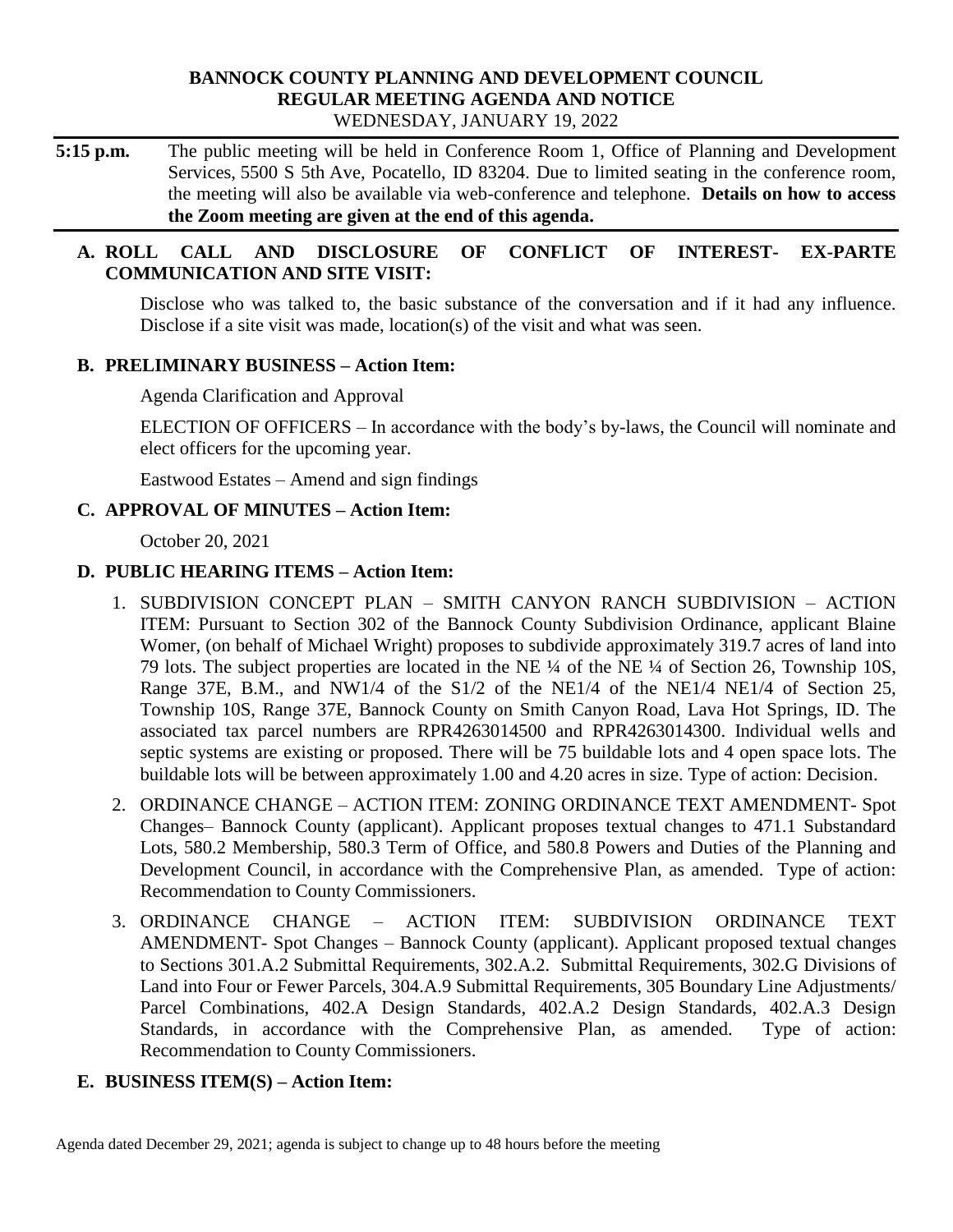- 1. PRELIMINARY PLAT APPROVAL (Matt Baker to represent Intermountain Gas Co, owner) INTERMOUNTAIN GAS SUBDIVISION: The applicant requests Preliminary Plat approval for tax parcels RPR3803040401 and RPRRGOS000100 in accordance with procedures and standards established in the Subdivision and Zoning Ordinances. Type of action: Decision.
- 2. PRELIMINARY PLAT APPROVAL (Krystal Chanda to represent Peter Fote, applicant) SUB SPRING CREEK ESTATES: The applicant requests Preliminary Plat approval for tax parcel RPRRSPC000800 in accordance with procedures and standards established in the Subdivision and Zoning Ordinances. Type of action: Decision.
- 3. APPEAL OF STAFF DECISION: In accordance with §550 of the Zoning Ordinance, appellant, Rudy Taylor, requests Council review of the Planning Director's decision in which a driveway, when longer than 150', shall be 20' wide at all points, according to  $\S 475.13$  DRIVEWAYS. Type of action: Decision.

#### **F. ITEMS OF INTEREST:**

Update on recommendations to Commissioners (if any) Discussion of upcoming hearing items (if required) -Refer to packet for list of items

**G. CITIZEN COMMENTS:** (Open time for general citizen comments)

# **H. WORK SESSION:**

The application for each item will be available to the public by request at the Office of Planning and Development Services and on the Department's website [\(https://www.bannockcounty.us/planning/\)](https://www.bannockcounty.us/planning/). Staff reports will be available to the public by request at the Office of Planning and Development Services. Written testimony of fewer than two (2) pages must be received by the PLANNING AND DEVELOPMENT SERVICES OFFICE, 5500 S. Fifth Avenue, Pocatello, Idaho 83204 no later than January 12, 2022 at 12 PM (noon). Written testimony may also be sent to [zoning@bannockcounty.us.](mailto:zoning@bannockcounty.us) Any written testimony not received by the deadline must be brought to the council meeting or presented at the Public Hearing. All submitted testimony shall be considered public record. Discriminatory testimony shall not be permitted. Written testimony must comply with standards established in §560.7 of the Bannock County Zoning Ordinance.

\_\_\_\_\_\_\_\_\_\_\_\_\_\_\_\_\_\_\_\_\_\_\_\_\_\_\_\_\_\_\_\_\_\_\_\_\_\_\_\_\_\_\_\_\_\_\_\_\_\_\_\_\_\_\_\_\_\_\_\_\_\_\_\_\_\_\_\_\_\_\_\_\_\_\_\_\_\_\_\_\_\_\_\_\_\_\_\_\_\_ BANNOCK COUNTY COMPLIES WITH REQUIREMENTS OF THE AMERICANS WITH DISABILITY ACT. IF YOU NEED SPECIAL ASSISTANCE, PLEASE CALL 208-236-7230 TO REQUEST ACCOMMODATION.

#### **Information for Zoom Meeting:**

Topic: Planning and Development Council Meeting January 19, 2022 Time: Jan 19, 2022 05:15 PM Mountain Time

**Join Zoom Meeting** https://us06web.zoom.us/j/81830410291?pwd=WmZHU0lXYnU3NFVtci9OSC9oNERGQT09

**Meeting ID:** 818 3041 0291 **Passcode:** 494917 One tap mobile +16699006833,,81830410291# US (San Jose) +12532158782,,81830410291# US (Tacoma)